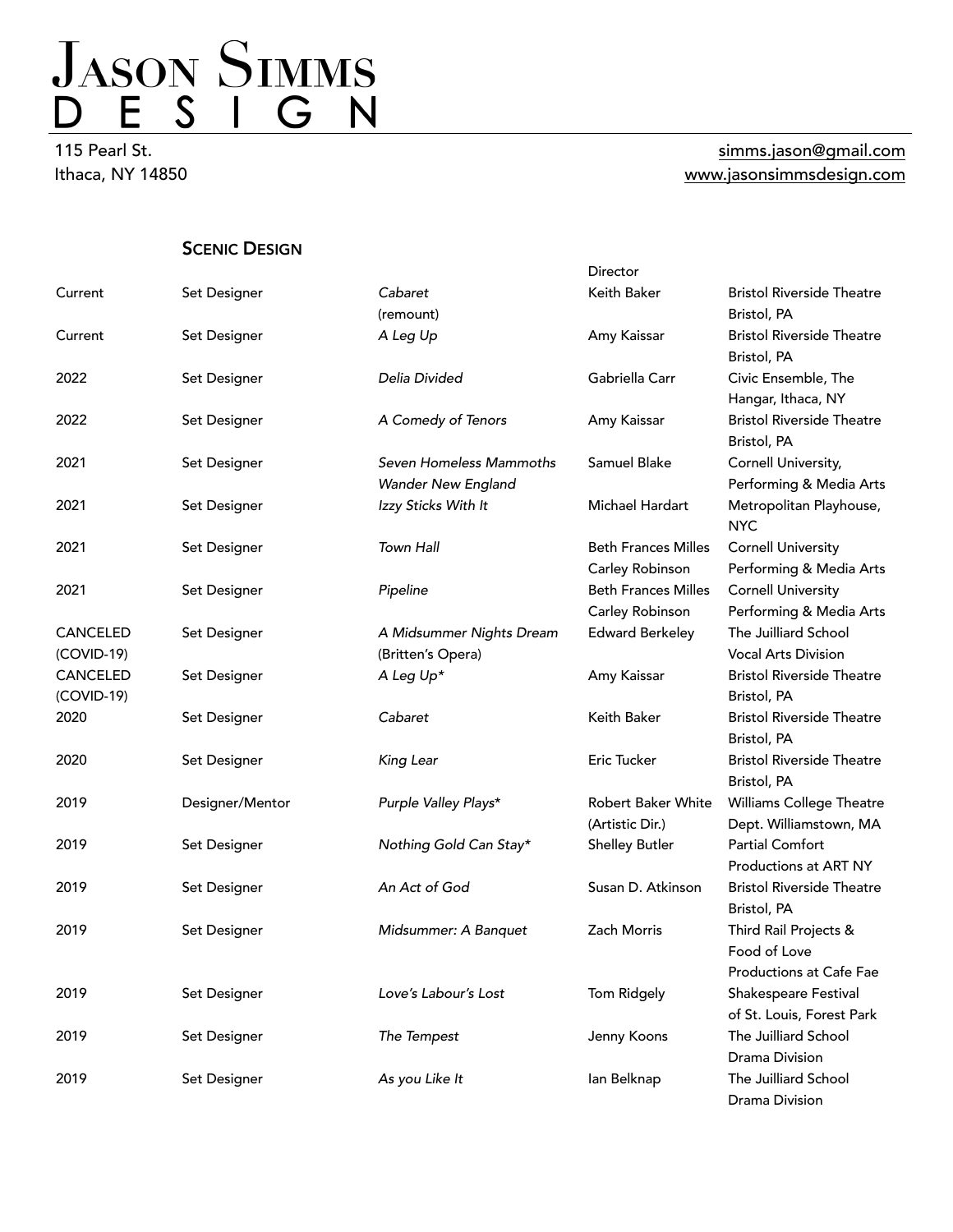# JASON SIMMS<br>D E S I G N

| 2019 | Set Designer | Sweat                                                          | Mary Robinson            | Pioneer Theatre Co.<br>Salt Lake City, UT                      |
|------|--------------|----------------------------------------------------------------|--------------------------|----------------------------------------------------------------|
| 2019 | Set Designer | Sincerely Oscar*                                               | Dugg McDonough           | Acorn Theatre,<br><b>NYC</b>                                   |
| 2019 | Set Designer | The Immigrant                                                  | Jim Jack                 | George St. Playhosue<br>New Brunswick, NJ                      |
| 2019 | Set Designer | The Sunshine Boys                                              | Keith Baker              | <b>Bristol Riverside Theatre</b><br>Bristol, PA                |
| 2019 | Set Designer | Showtime with Shakespeare*                                     | Janeece Freeman          | NJPAC, with George St.                                         |
|      |              | (tour)                                                         | Clark                    | Playhouse                                                      |
| 2019 | Set Designer | The Lion in Winter                                             | <b>Wes Grantom</b>       | Pioneer Theatre Co.<br>Salt Lake City, UT                      |
| 2018 | Set Designer | The Rivals*<br>(musical adaptation)                            | Eric Tucker              | <b>Bristol Riverside</b><br>Theatre Bristol, PA                |
| 2018 | Set Designer | Nora                                                           | <b>Adrienne Williams</b> | The Juilliard School,<br>Drama Division                        |
| 2018 | Set Designer | <b>Dutch Masters</b>                                           | André Holland            | <b>Partial Comfort</b><br>Productions<br>The Wild Project, NYC |
| 2018 | Set Designer | A Doll's House Part 2                                          | Mary Robinson            | Weston Playhouse,<br>Weston, Vermont                           |
| 2018 | Set Designer | Hair                                                           | Daisy Walker             | Berkshire Theatre Group,<br>Stockbridge, MA                    |
| 2018 | Set Designer | Richard II                                                     | Tyne Rafaeli             | The Juilliard School,<br>Drama Division                        |
| 2018 | Set Designer | Romeo and Juliet                                               | lan Belknap              | The Juilliard School,<br>Drama Division                        |
| 2018 | Set Designer | Trying                                                         | Jim Jack                 | George St. Playhouse,<br>New Brunswick, NJ                     |
| 2018 | Set Designer | Tartuffe                                                       | David Eppel              | Williams College,<br>Williamstown, MA                          |
| 2018 | Set Designer | American Hero*                                                 | David Saint              | George St. Playhouse,<br>New Brunswick, NJ                     |
| 2018 | Set Designer | Against the Hillside*                                          | William Carden           | Ensemble Studio Theatre,<br><b>NYC</b>                         |
| 2018 | Set Designer | Time Stands Still                                              | Susan D. Atkinson        | <b>Bristol Riverside Theatre,</b><br>Bristol. PA               |
| 2017 | Set Designer | <b>Burning Fiery Furnace</b>                                   | <b>Edward Berkeley</b>   | The Juilliard School,<br>Vocal Arts Dept.                      |
| 2017 | Set Designer | Ferguson*                                                      | Jerry Dixon              | 30th St. Theatre, NYC                                          |
| 2017 | Set Designer | The 25th Annual<br><b>Putnam County</b><br><b>Spelling Bee</b> | Amy Kaissar              | Bristol Riverside Theatre,<br>Bristol, PA                      |
| 2017 | Set Designer | Hamlet                                                         | Tom Ridgely              | The Sheen Center,<br>Waterwell, NYC                            |
| 2017 | Set designer | Witness for the<br>Prosecution                                 | Susan D. Atkinson        | <b>Bristol Riverside Theater,</b><br>Bristol, PA               |
| 2017 | Set Designer | Henry V                                                        | Rebecca Guy              | The Juilliard School                                           |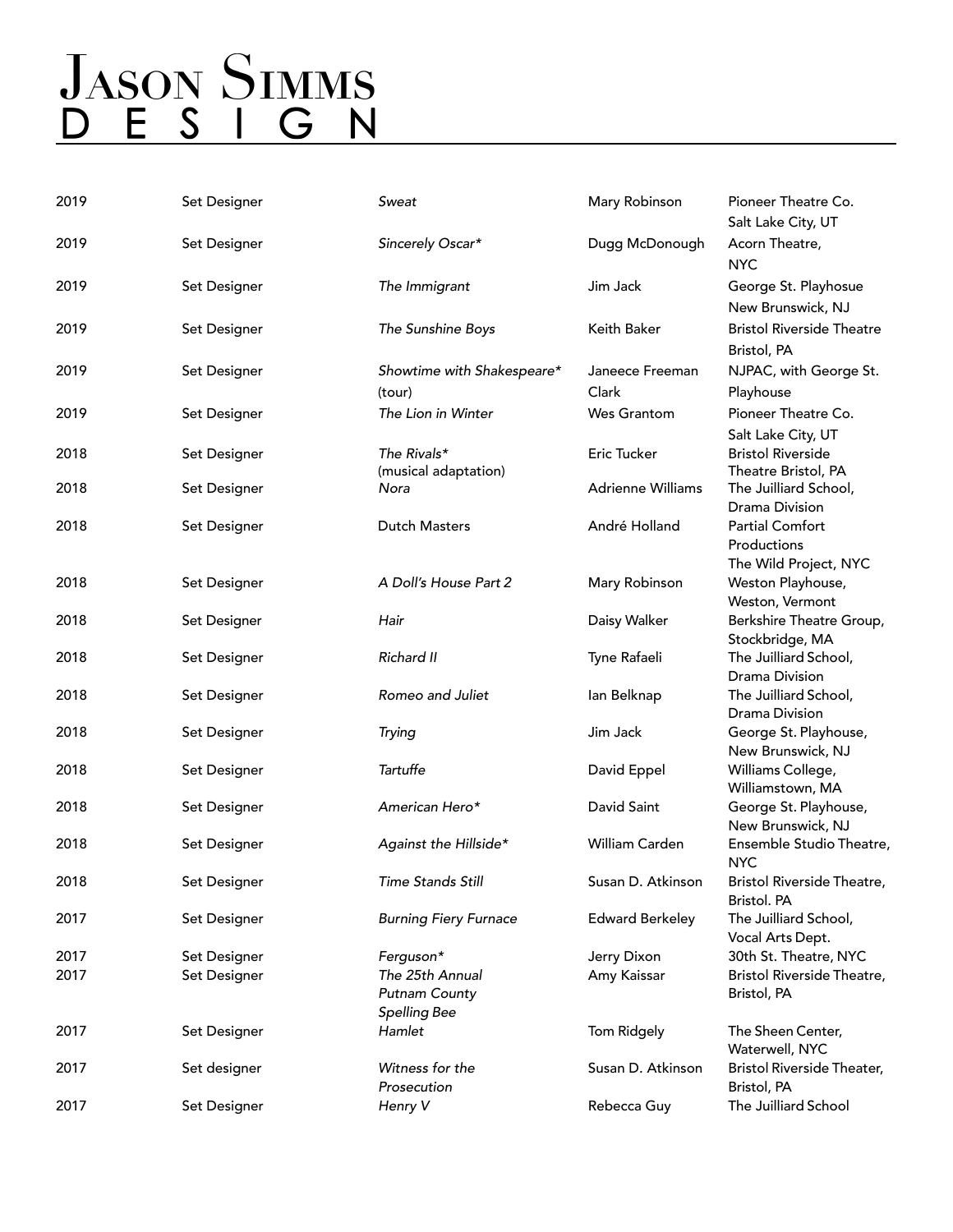| 2017<br>2017 | Set designer<br>Set Designer | Cymbeline<br>The Terrifying*     | Jenny Lord<br>Julia Jarcho | The Juilliard School<br>Abrons Art Center,<br>Minor Theater      |
|--------------|------------------------------|----------------------------------|----------------------------|------------------------------------------------------------------|
| 2017         | Set Designer                 | American Son                     | David Saint                | George Street Playhouse<br>New Brunswick, NJ                     |
| 2017         | Set Designer                 | Having our Say                   | Mary Robinson              | Philadelphia Theatre Co.                                         |
| 2016         | Set Designer                 | <b>Mary Poppins</b>              | Drew Humphrey              | John W. Engeman Theatre<br>Northport, LI                         |
| 2016         | Set Designer                 | The Glass Menagerie              | Mary Robinson              | Pioneer Theatre Co.<br>Salt Lake City, UT                        |
| 2016         | Set Designer                 | All My Sons                      | Mary Robinson              | Weston Playhouse,<br>Weston, VT                                  |
| 2016         | Set Designer                 | A Wedding                        | David Schweizer            | Aspen Opera Theatre<br>Center                                    |
| 2016         | Set Designer                 | The Healing*                     | <b>Stella Powell-Jones</b> | Theatre Breaking Through<br>Barriers, The Clurman,<br><b>NYC</b> |
| 2016         | Set Designer                 | Rumors                           | Keith Baker                | <b>Bristol Riverside Theatre</b><br>Bristol, PA                  |
| 2016         | Set Designer                 | Sex with Strangers               | David Saint                | George St. Playhouse &<br>Philadelphia Theater Co                |
| 2016         | Set Designer                 | An Inspector Calls               | Mary Robinson              | Pioneer Theatre Co<br>Salt Lake City, UT                         |
| 2016         | Set Designer                 | Please Continue*                 | William Carden             | Ensemble Studio Theatre,<br><b>NYC</b>                           |
| 2016         | Set Designer                 | Death of the Liberal<br>$Class*$ | Jerry Heymann              | New Ohio Theatre, NYC                                            |
| 2015         | Set Designer                 | The Little Square                | Tom Ridgely                | Waterwell in Assoc. with<br>PPAS, NYC                            |
| 2015         | Set Designer                 | L'enfant et les sortilèges       | Jeanne Slater              | The Juilliard School Vocal<br><b>Arts Division</b>               |
| 2015         | Set Designer                 | God of Carnage                   | Hal Brooks                 | The Juilliard School<br>Drama Division                           |
| 2015         | Set Designer                 | Disgraced                        | Mary Robinson              | Philadelphia Theatre Co.                                         |
| 2015         | Set Designer                 | Cosi fan tutte                   | James Robinson             | Aspen Opera Theatre<br>Center, Aspen, CO                         |
| 2015         | Set Designer                 | An Enemy of the People           | Susan D. Atkinson          | <b>Bristol Riverside Theatre</b><br>Bristol, PA                  |
| 2015         | Set Designer                 | <b>Summer and Smoke</b>          | Zi Alikhan                 | <b>Basic Theatre Project,</b><br>Access Theatre, NYC             |
| 2015         | Set Designer                 | The Idea of Me*                  | Jose Zayas                 | Cherry Lane Theatre,<br><b>Mentor Project</b>                    |
| 2015         | Set Designer                 | Ragtime                          | Keith Baker                | <b>Bristol Riverside Theatre</b><br>Bristol, PA                  |
| 2015         | Set Designer                 | Unfiltered 2015*                 | Various                    | Ensemble Studio Theatre,<br><b>NYC</b>                           |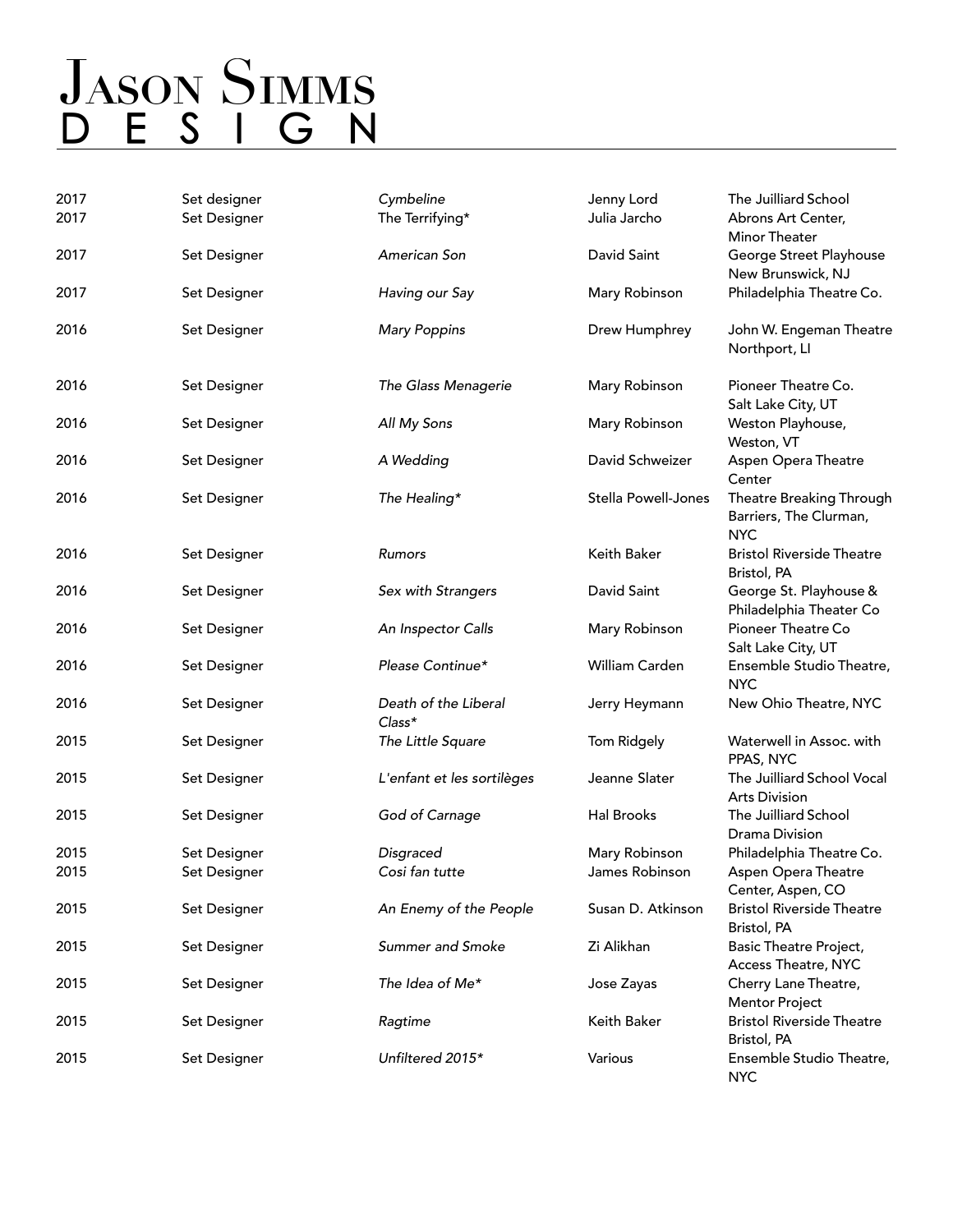| 2015 | Set Designer | Worth House*                                                             | Ken Urso               | Toy Box Theatre Co.<br><b>NYC</b>                               |
|------|--------------|--------------------------------------------------------------------------|------------------------|-----------------------------------------------------------------|
| 2015 | Set Designer | Five Times in One<br>Night*                                              | RJ Tolan               | Ensemble Studio<br>Theatre, NYC                                 |
| 2015 | Set Designer | The Whipping Man                                                         | Seret Scott            | George Street Playhouse<br>New Brunswick, NJ                    |
| 2015 | Set Designer | Winners*                                                                 | Pamela Berlin          | Ensemble Studio Theatre,<br><b>NYC</b>                          |
| 2014 | Set Designer | Outside Mullingar                                                        | Mary Robinson          | Philadelphia Theatre Co.                                        |
| 2014 | Set Designer | Lost in Yonkers                                                          | Keith Baker            | <b>Bristol Riverside Theatre</b><br>Bristol, PA                 |
| 2014 | Set Designer | The Old Maid and the<br>Thief, Down in the<br>Valley, & A Hand of Bridge | <b>Edward Berkeley</b> | The Juilliard School<br><b>Vocal Arts Division</b>              |
| 2014 | Set Designer | In Arabia We'd All<br><b>Be Kings</b>                                    | Ken Washington         | The Juilliard School<br><b>Drama Division</b>                   |
| 2014 | Set Designer | 100 Saints You Should<br>Know                                            | Janet Zarish           | The Juilliard School<br><b>Drama Division</b>                   |
| 2014 | Set Designer | Uncle Vanya                                                              | <b>Hal Brooks</b>      | The Pearl Theatre Co.                                           |
| 2014 | Set Designer | Donkey Punch*                                                            | Audrey Alford          | SoHo Playhouse,<br><b>NYC</b>                                   |
| 2014 | Set Designer | When January Feels<br>Like Summer*                                       | Daniella Topol         | Ensemble Studio Theatre,<br><b>NYC</b>                          |
| 2014 | Set Designer | the food was terrible*                                                   | Mary Beth Easley       | <b>Bushwick Starr, NYC</b>                                      |
| 2014 | Set Designer | Little Shop of Horrors                                                   | Susan D. Atkinson      | <b>Bristol Riverside Theatre</b><br>Bristol, PA                 |
| 2014 | Set Designer | Dear Elizabeth                                                           | Lisa Rothe             | Peoples Light and Theatre<br>Malvern, PA                        |
| 2014 | Set Designer | Laughter on the<br>23rd Floor Bristol, PA                                | Keith Baker            | <b>Bristol Riverside Theatre</b>                                |
| 2014 | Set Designer | Wonderful Town                                                           | <b>Beverly Redman</b>  | <b>Ursinus College</b><br>Collegeville, PA                      |
| 2013 | Set Designer | The Hound of the<br><b>Baskervilles</b>                                  | Tom Ridgely            | Playhouse on Park<br>West Harford, CT                           |
| 2013 | Set Designer | Bell, Book, and Candle                                                   | <b>Beverly Redman</b>  | <b>Ursinus College</b><br>Collegeville, PA                      |
| 2013 | Set Designer | Our Town                                                                 | Janet Zarish           | The Juilliard School<br><b>Drama Division</b>                   |
| 2013 | Set Designer | The Ruby Sunrise                                                         | <b>Hal Brooks</b>      | The Juilliard School<br><b>Drama Division</b>                   |
| 2013 | Set Designer | 4000 Miles                                                               | Mary Robinson          | Philadelphia Theatre Co.                                        |
| 2013 | Set Designer | And Miles To Go*                                                         | <b>Hal Brooks</b>      | The Wild Project, Partial<br>Comfort Productions,<br><b>NYC</b> |
| 2013 | Set Designer | The Loudest Man on<br>Earth*                                             | Pamela Berlin          | TheatreWorks,<br>Silicon Valley                                 |
| 2013 | Set Designer | Clybourne Park                                                           | Davis McCallum         | Chautauqua Theatre Co.<br>Chautauqua, NY                        |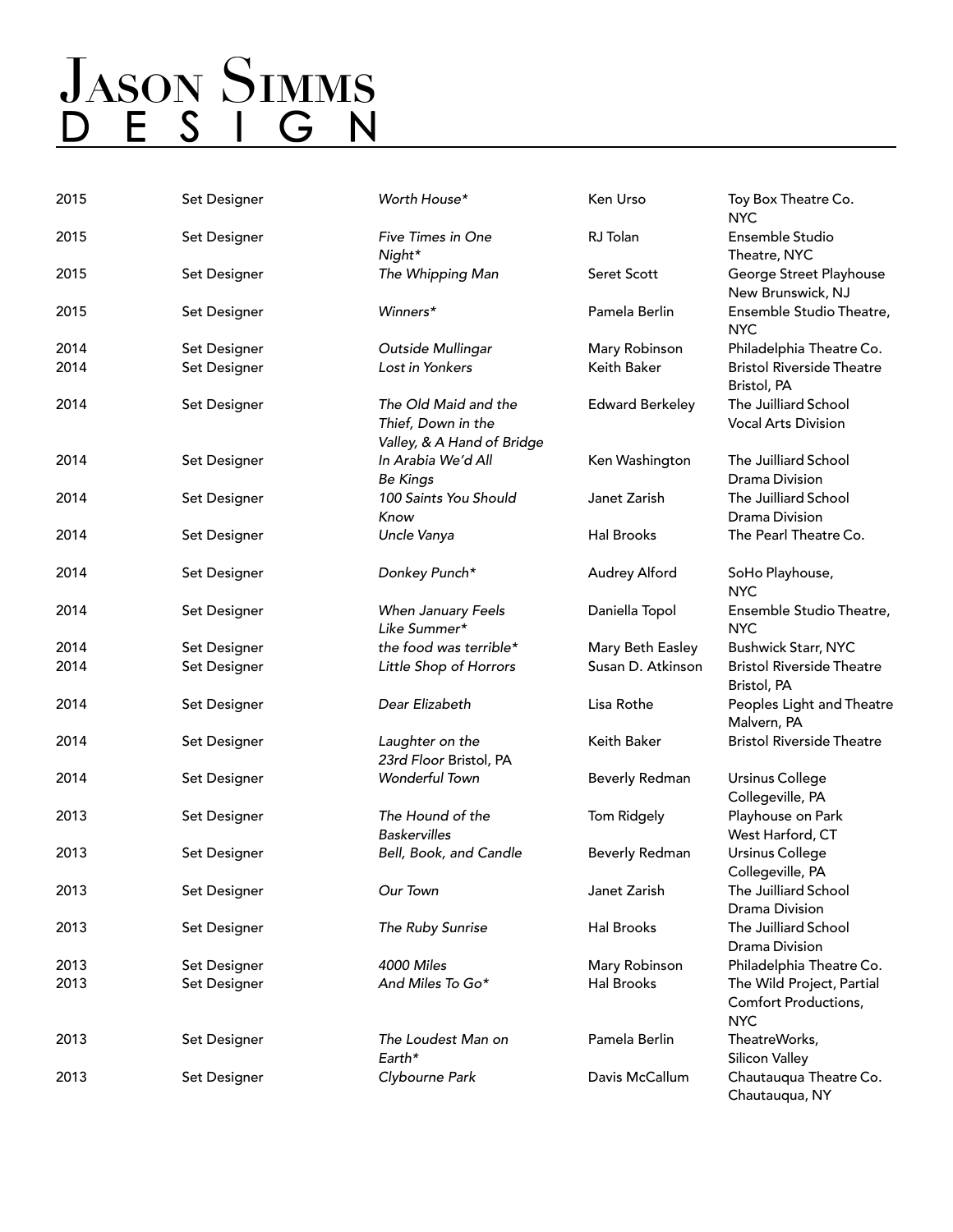# **JASON SIMMS** D E S I G N

| 2013 | Set Designer | Phoebe In Winter              | Mike Donahue                         | Clubbed Thumb, Wild<br>Project, NYC             |
|------|--------------|-------------------------------|--------------------------------------|-------------------------------------------------|
| 2013 | Set Designer | Be a Good Little Widow        | Hal Brooks                           | The Old Globe,<br>Sand Diego                    |
| 2013 | Set Designer | FINKS*                        | Giovoanna Sardelli                   | <b>Ensemble Studio Theatre</b><br><b>NYC</b>    |
| 2013 | Set Designer | Moonlight on the Bayou*       | Sherri Barber                        | Hunter College, NYC                             |
| 2013 | Set Designer | Middletown                    | Roger Bennington                     | <b>Atlantic Theatre School</b><br><b>NYC</b>    |
| 2013 | Set Designer | Noises Off                    | Beverly Redman                       | <b>Ursinus College</b><br>Collegeville, PA      |
| 2013 | Set Designer | Grimly Handsome*              | Julia Jarcho                         | Incubator Arts Project,<br><b>NYC</b>           |
| 2012 | Set Designer | P.S. Jones and the            | Jose Zayas                           | terraNOVA Collective,                           |
|      |              | Frozen City*                  |                                      | The New Ohio Theatre,<br><b>NYC</b>             |
| 2012 | Set Designer | Intimate Apparel              | <b>Adrienne Williams</b>             | Hunter College, NYC                             |
| 2012 | Set Designer | Dear Darkness*                | <b>Brian Roff</b>                    | The New Ohio Theater,<br><b>NYC</b>             |
| 2012 | Set Designer | <b>New Visions Festival</b>   | Various                              | The New School for<br>Drama, NYC                |
| 2012 | Set Designer | Ten*                          | Pirronne Yousefzadeh Partial Comfort |                                                 |
|      |              |                               | Tamara Fisch                         | Productions, NYC                                |
|      |              |                               | Robert O'Hara                        |                                                 |
|      |              |                               | Mia Rovengo                          |                                                 |
|      |              |                               | Laura Savia                          |                                                 |
|      |              |                               | Jessika Doyel                        |                                                 |
|      |              |                               | Erica Gould                          |                                                 |
|      |              |                               | Kareem Fahmy                         |                                                 |
|      |              |                               | Stephen Brackett                     |                                                 |
|      |              |                               | Alice Reagan                         |                                                 |
| 2012 | Set Designer | Lonely Leela*                 | Robert Ross Parker                   | Desipina & Co. Here Arts<br>Center, NYC         |
| 2012 | Set Designer | Melancholy Play*              | Davis McCallum                       | 13P, NYC<br>Invisible Dog                       |
| 2012 | Set Designer | The Puppetmaster of<br>Lodz   | <b>Brian Roff</b>                    | <b>Berkshire Theater</b><br>Festival            |
| 2012 | Set Designer | The Bad Guys*                 | <b>Hal Brooks</b>                    | Second Stage Uptown<br><b>NYC</b>               |
| 2012 | Set Designer | Headstrong*                   | William Carden                       | <b>Ensemble Studio Theatre</b><br><b>NYC</b>    |
| 2012 | Set Designer | <b>RENT</b>                   | Jose Zayas                           | <b>Bristol Riverside Theatre</b><br>Bristol, PA |
| 2012 | Set Designer | A Bright Swarm of<br>Beetles* | Domenick Scudera                     | Ursinus College<br>Collegeville, PA             |
| 2012 | Set Designer | The Whale*                    | <b>Hal Brooks</b>                    | Denver Center Theater<br>Co., Ricketson Theater |
| 2011 | Set Designer | Dreamless Land*               | Julia Jarcho                         | New York City Players,<br>Abrons Arts Center    |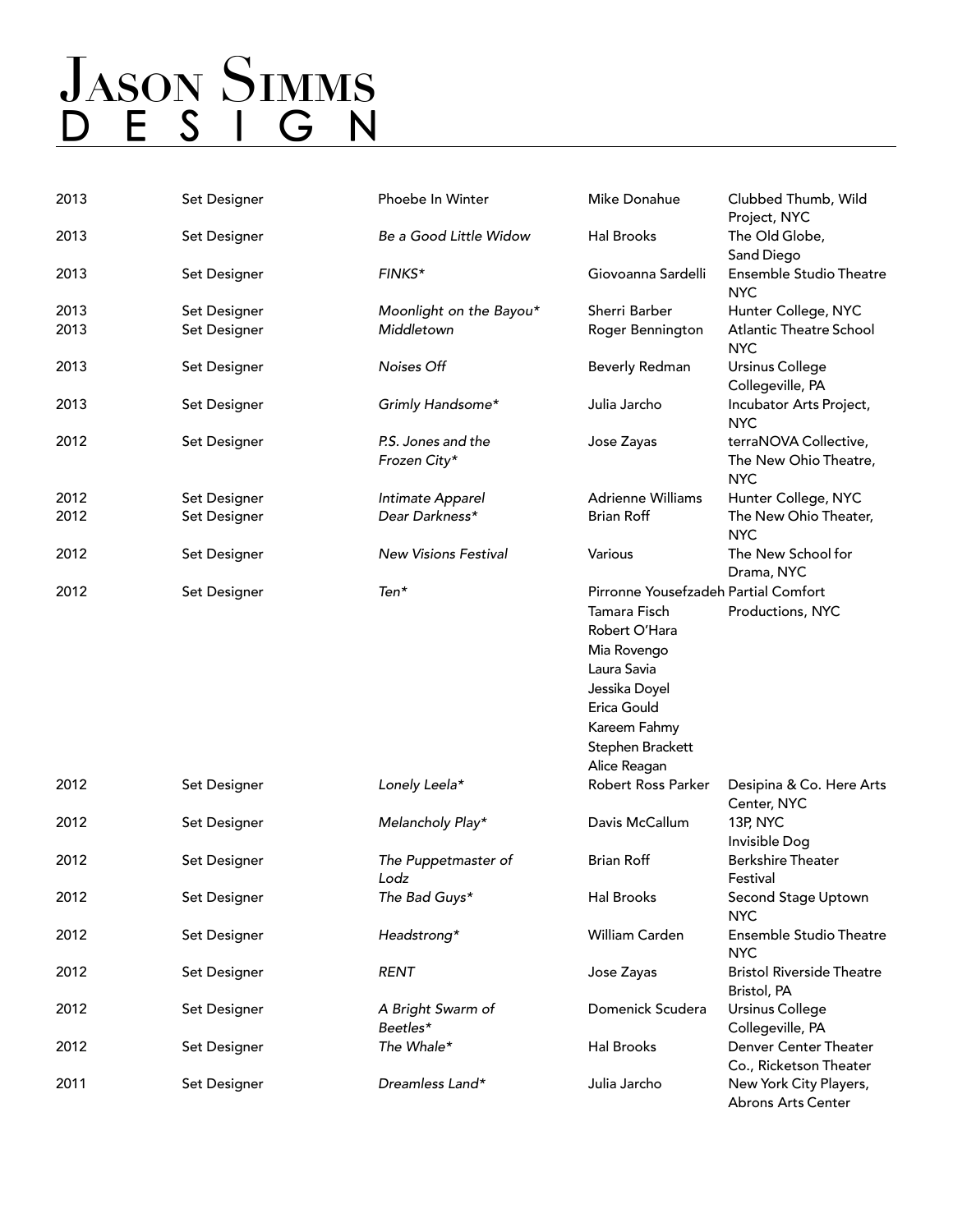### **JASON SIMMS** D E S I G N

| 2011 | Set Designer       | Sweeney Todd                       | Tom Ridgley                                                                                                                                                         | Yale University,<br>University Theater                                                                                                                                                                                                                                                                                                                                            |
|------|--------------------|------------------------------------|---------------------------------------------------------------------------------------------------------------------------------------------------------------------|-----------------------------------------------------------------------------------------------------------------------------------------------------------------------------------------------------------------------------------------------------------------------------------------------------------------------------------------------------------------------------------|
| 2011 | Set Designer       | Fefu and Her Friends               | Beverly Redman                                                                                                                                                      | <b>Ursinus College</b><br>Collegeville, PA                                                                                                                                                                                                                                                                                                                                        |
| 2011 | Set Designer       | After*                             | Stephen Brackett                                                                                                                                                    | The Wild Project, Partial<br>Comfort Productions,<br><b>NYC</b>                                                                                                                                                                                                                                                                                                                   |
| 2011 | Set Designer       | Dutch Masters*                     | <b>Brian Roff</b>                                                                                                                                                   | <b>Berkshire Theater</b><br>Festival                                                                                                                                                                                                                                                                                                                                              |
| 2011 | Set Designer       | Marathon of One Act<br>Plays*      | William Carden<br>John Gould Rubin<br><b>Abigail Zealey Bess</b><br>John Giampietro<br>Harris Yulin<br>Dan Bonnell<br>Jose Zayas<br>Pamela Berlin<br>Jamie Richards | Ensemble Studio<br>Theatre, NYC                                                                                                                                                                                                                                                                                                                                                   |
| 2011 | Set Conceptualizer | CommComm*                          | Seth Bockley                                                                                                                                                        | 3LD, NYC<br>Page 73 Productions                                                                                                                                                                                                                                                                                                                                                   |
| 2011 | Set Designer       | Urge for Going*                    | <b>Hal Brooks</b>                                                                                                                                                   | The Public Theater,<br><b>NYC</b>                                                                                                                                                                                                                                                                                                                                                 |
| 2011 | Set Designer       | Play Nice!*                        | Joan Kane                                                                                                                                                           | 59E59, NYC                                                                                                                                                                                                                                                                                                                                                                        |
| 2011 | Set Designer       | A Thousand Clowns                  | Davis McCallum                                                                                                                                                      | <b>Two River Theatre</b><br>Company, Red Bank, NJ                                                                                                                                                                                                                                                                                                                                 |
| 2011 | Set Designer       | Heavens What Have I Done<br>(tour) | <b>Miguel Gutierrez</b>                                                                                                                                             | American Realness,<br>Abrons Art Center, NYC;<br>Arts House, Melbourne,<br>Australia;<br>Performance Garage, San<br>Francisco, CA;<br>SHOWBOX, Los Angeles,<br>CA;<br>Festival Universitatio de<br>Danza Contemporanea,<br>Bogota & Barranquilla,<br>Columbia;<br>Steirischer Herbst. Graz,<br>Austria;<br>La Batie Festival, Geneva,<br>Switzerland;<br>Black Box Theatre, Oslo, |

Norway;

CA;

Urbana-Champaign, Urbana-Champaign, IL; PADL WEST, San Diego,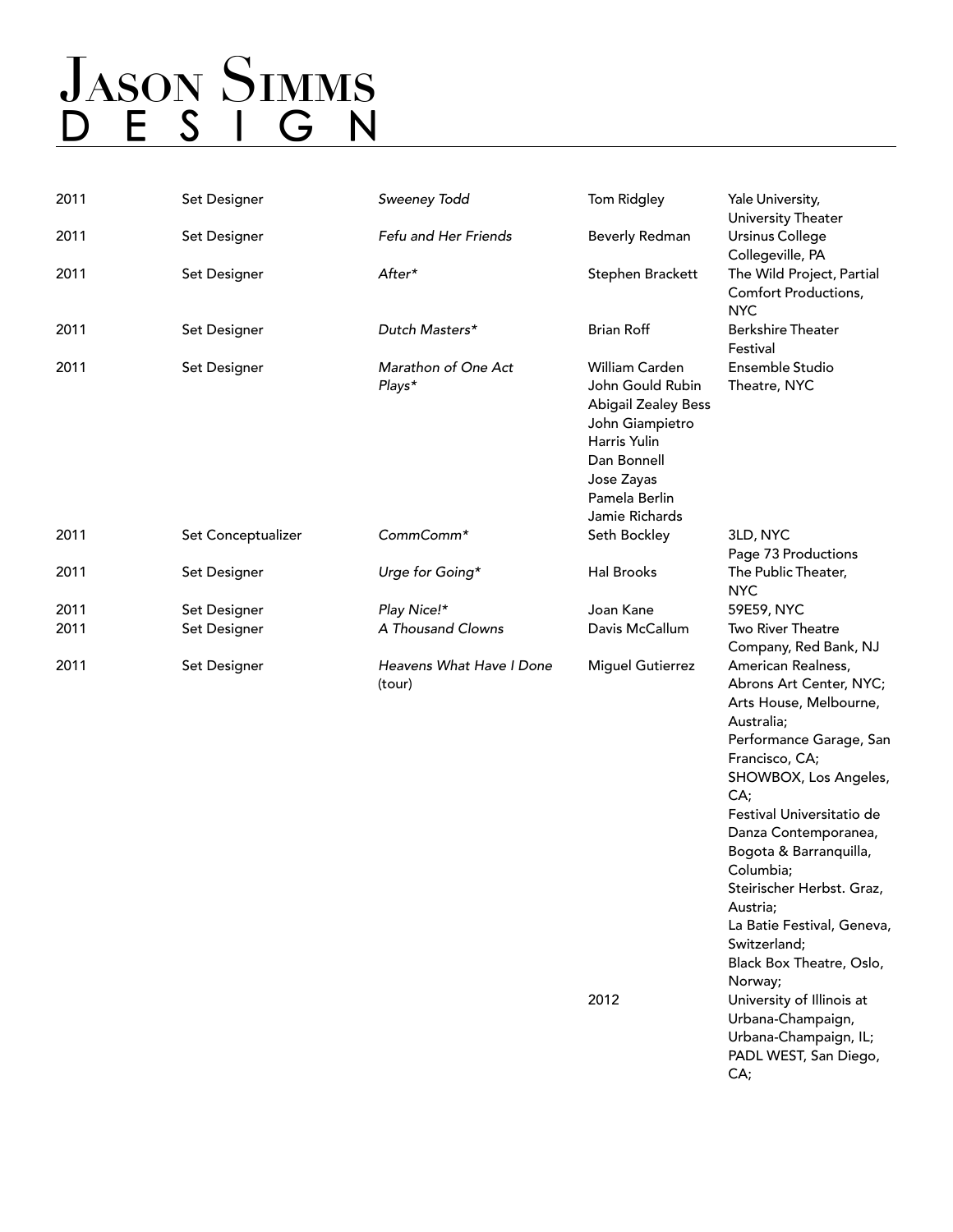### **JASON SIMMS** ESIGN  $\overline{D}$

ImPulsTanz, Vienna, Austria; Kaserne Basel, Basel, Switzerland; SUDPOL, Lucerne, Switzerland; Camp/Anti-Camp at Mousonturm, Frankfurt, Germany; TBA Festival, Portland Institute of Contemporary Art, Portland, OR; Next Festival, Kortrijik, Belgium; 2013 Happy Day! Opera d'Lille, Lille, France TAP/Poitiers, Poitiers, France; Bipod Festival, Beirut, Lebanon; '62 Center for Theatre & Dance, Williams College, Williamstown, MA; 2014 On Edge, City of Chicago, Chicago, IL; ]domaines[ Montpellier Danse, Montpellier, France; Centre Pompidou, Paris, France; Gothenburg Danse and Theater Festival, Gothenberg, Sweden; Fierce Festival, Birmingham, UK; The Mint Theater, NYC Project, NYC Center, Astoria, NY Comfort Productions, NYC Clubbed Thumb Summer Works 2010, NYC

|      |              |                         |                  | Fielde Festival,          |
|------|--------------|-------------------------|------------------|---------------------------|
|      |              |                         |                  | Birmingham, UK;           |
| 2010 | Set Designer | The Land Whale Murders* | Tom Ridgely      | Shelby Company,           |
|      |              |                         |                  | The Mint Theater, NYC     |
| 2010 | Set Designer | Thirst(y)               | Michael Levinton | Incubator Arts            |
|      |              |                         |                  | Project, NYC              |
| 2010 | Set Designer | MilkMilkLemonade*       | Jose Zayas       | Astoria Performing Arts   |
|      |              |                         |                  | Center, Astoria, NY       |
| 2010 | Set Designer | A Bright New Boise*     | Davis McCallum   | The Wild Project, Partial |
|      |              |                         |                  | Comfort Productions,      |
|      |              |                         |                  | <b>NYC</b>                |
| 2010 | Set Designer | DOT*                    | Anne Kauffman    | Ohio Theatre, NYC         |
|      |              |                         |                  | Clubbed Thumb Summer      |
|      |              |                         |                  | <b>Works 2010, NYC</b>    |
| 2010 | Set Designer | Franklin*               | Larry Singer     | Arclight Theatre, NYC     |
|      |              |                         |                  |                           |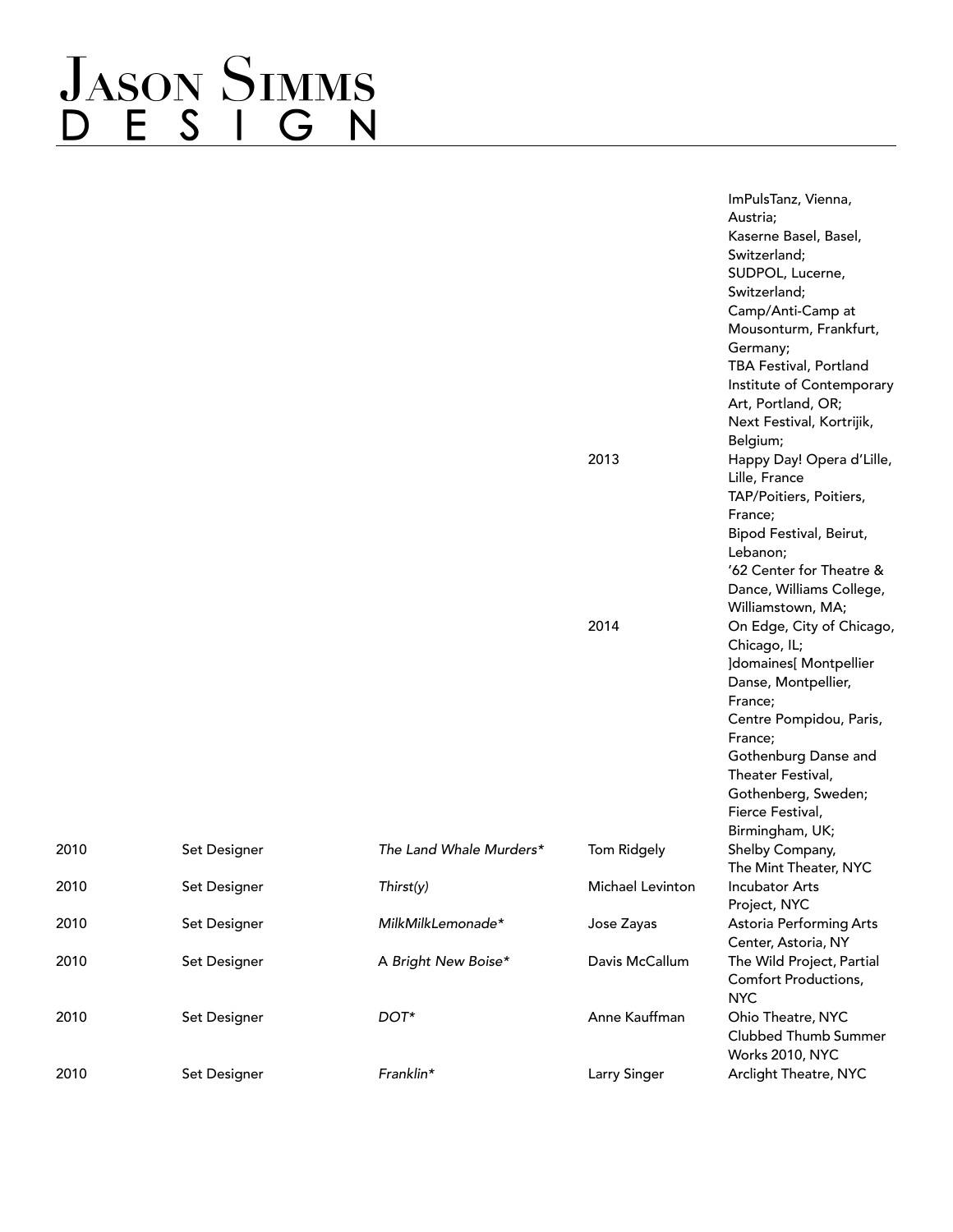# **JASON SIMMS** D E S I G N

| 2010 | Set Designer             | The Pronoun 'I'                                | Michael Levinton                             | <b>Bushwick Starr, NYC</b><br>Target Margin Lab                |
|------|--------------------------|------------------------------------------------|----------------------------------------------|----------------------------------------------------------------|
| 2010 | Set Designer             | This is the Peaceable<br>Kingdom               | William Burke                                | <b>Bushwick Starr, NYC</b><br>Target Margin Lab                |
| 2010 | Set Designer             | The Crucible                                   | Beverly Redman                               | Ursinus College,<br>Collegeville, PA                           |
| 2009 | Set Designer             | American Treasure*                             | Julia Jarcho                                 | 13P, Paradise Factory<br><b>NYC</b>                            |
| 2009 | Set Designer             | MilkMilkLemonade*                              | <b>Isaac Butler</b>                          | Under St. Marks, NYC                                           |
| 2009 | Set Designer             | Babes in Toyland*                              | Jose Zayas,<br><b>Michael Levinton</b>       | Ohio Theatre, NYC<br>Ice Factory, 2009                         |
| 2009 | Set Designer             | Seven.11 Convenience<br>Theatre*               | RJ Tolan,<br>Kel Haney<br>Robert Ross Parker | Center Stage, NYC<br>Desipina & Co.                            |
| 2009 | Set Designer             | The Woman                                      | Andrea Ferran                                | Riverside Church<br>Theatre, NYC                               |
| 2008 | Set Designer             | The Clean House                                | Giovanna Sardelli                            | Atlas Room, NYU<br>Tisch School of the Arts                    |
| 2008 | Set Designer             | Vendetta Chrome*                               | Alexis Poledouris                            | Ohio Theatre, NYC<br>Clubbed Thumb Summer<br><b>Works 2008</b> |
| 2008 | Set Designer             | Canticle*                                      | Rubén Polendo                                | <b>Walker Theatre, NYU</b><br>Tisch School of the Arts         |
| 2007 | Set Designer             | Isaac and Ishmael*                             | Liesl Tommy                                  | Bratton Theatre,<br>Chautauqua, NY                             |
| 2007 | Set Designer             | Vaidehi*                                       | Pamela Berlin                                | Bratton Theatre,<br>Chautauqua, NY                             |
| 2006 | Set Designer             | Closer Than Ever                               | Mark Rabe                                    | Civic Light Opera,<br>Seattle                                  |
| 2006 | Co-Set Designer          | <b>Big The Musical</b>                         | <b>Greg Morales</b>                          | Civic Light Opera,<br>Seattle                                  |
| 2006 | Set Designer             | <b>Anything Goes</b>                           | <b>Greg Morales</b>                          | Civic Light Opera,<br>Seattle                                  |
| 2005 | Set Designer             | Georg M!                                       | <b>Greg Morales</b>                          | Civic Light Opera,<br>Seattle                                  |
|      | <b>COSTUME DESIGN</b>    |                                                |                                              |                                                                |
| 2010 | Costume Designer         | The Pronoun 'I'                                | Michael Levinton                             | <b>Bushwick Starr, NYC</b><br>Target Margin Lab                |
| 2005 | Costume Designer         | The Violet Hour                                | David Hsieh                                  | ReAct, Seattle<br>The Victor Hugo House                        |
| 2004 | Costume Designer         | Fen                                            | Kate Myre                                    | Cornish College of the<br>Arts, Seattle                        |
|      | <b>LIGHTING DESIGN</b>   |                                                |                                              |                                                                |
| 2022 | <b>Lighting Designer</b> | Haunted Natures,<br><b>Hidden Environments</b> | Kelly Richmond                               | <b>Cornell University</b><br>Performing & Media Arts           |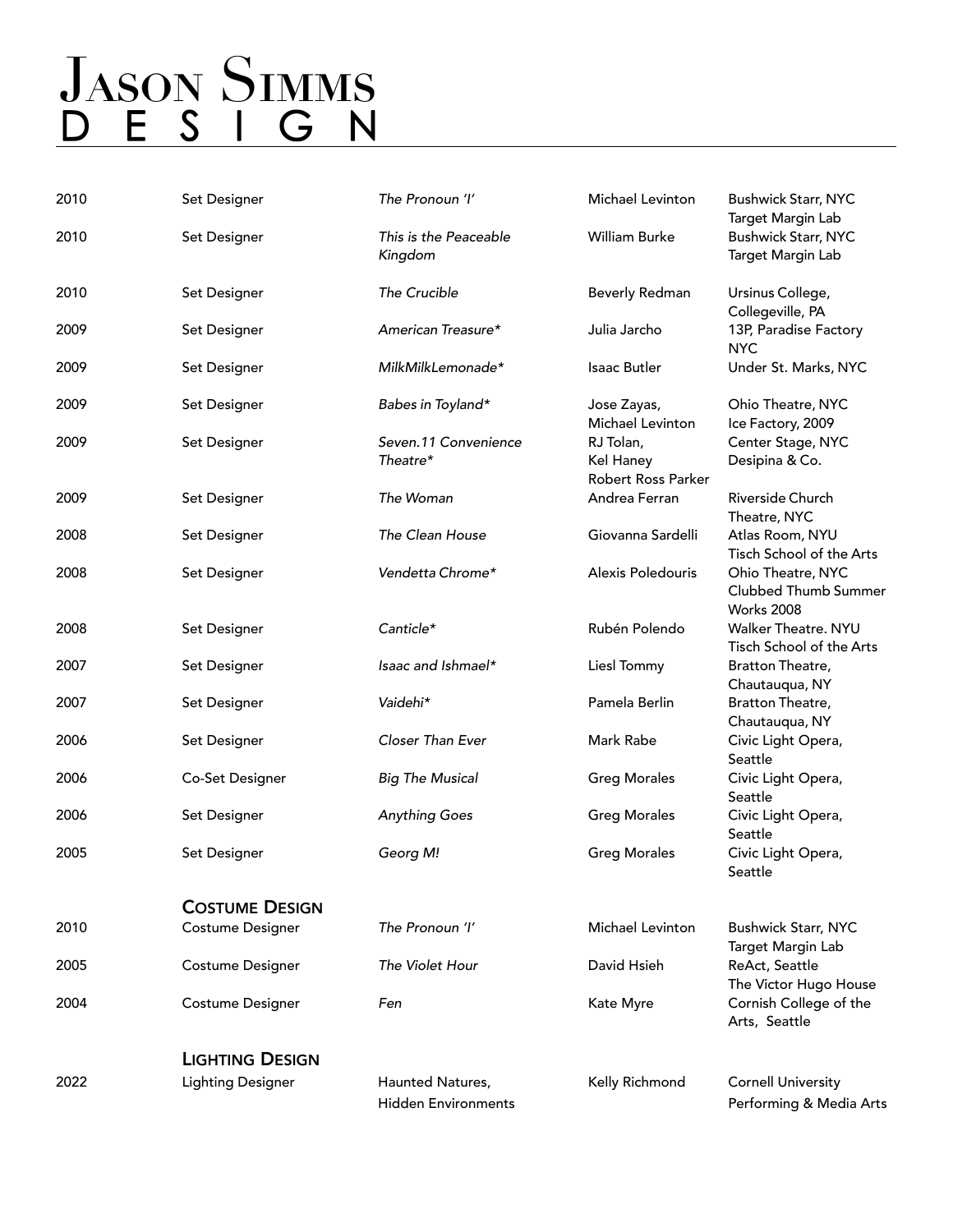| 2021 | <b>Lighting Designer</b>             | Seven Homeless Mammoths<br>Wander New England        | Samuel Blake                                     | <b>Cornell University</b><br>Performing & Media Arts |
|------|--------------------------------------|------------------------------------------------------|--------------------------------------------------|------------------------------------------------------|
| 2021 | <b>Lighting Designer</b>             | Town Hall                                            | <b>Beth Frances Milles</b>                       | <b>Cornell University</b><br>Performing & Media arts |
| 2021 | <b>Lighting Designer</b>             | Pipeline                                             | <b>Beth Frances Milles</b><br>Carley Robinson    | <b>Cornell University</b><br>Performing & Media Arts |
| 2021 | <b>Lighting Designer</b>             | See You Again*<br>(Mediated Dance Film)              | Jumay Ruth Chu                                   | <b>Cornell University</b><br>Performing & Media Arts |
| 2019 | <b>Lighting Designer</b>             | Purple Valley Plays*                                 | <b>Robert Baker White</b><br>(Artistic Director) | Williams College Theatre<br>Dep. (Williamstown, MA)  |
|      | <b>PROJECTION &amp; VIDEO DESIGN</b> |                                                      |                                                  |                                                      |
| 2021 | <b>Projection Designer</b>           | Seven Homeless Mammoths<br><b>Wander New England</b> | Samuel Blake                                     | <b>Cornell University</b><br>Performing & Media Arts |
| 2018 | Video/Projection Designer            | The Rivals                                           | Eric Tucker                                      | <b>Bristol Riverside Theatre</b><br>Bristol, PA      |
|      | <b>FILM &amp; PRODUCTION DESIGN</b>  |                                                      |                                                  |                                                      |
| 2022 | Set Designer                         | So What?                                             | Joshua Akinwumi                                  | <b>Cornell University</b><br>Performing & Media Arts |
| 2021 | Set Designer                         | See You Again*                                       | Jumay Ruth Chu                                   | <b>Cornell University</b><br>Performing & Media Arts |
| 2021 | Set Designer                         | the Eclipse (ellipses)  *                            | <b>Byron Suber</b>                               | <b>Cornell University</b><br>Performing & Media Arts |
| 2020 | Designer/Mentor                      | OffCampus/OnScreen*                                  | Rebekah Maggor                                   | <b>Cornell University</b><br>Performing & Media Arts |
| 2010 | <b>Production Designer</b>           | Maximum Balloon*                                     | Wing-Yee Wu                                      | <b>Promotional Video</b><br><b>Maximum Balloon</b>   |
| 2009 | <b>Production Designer</b>           | <b>Beats For You Music</b><br>Video*                 | Wing-Yee Wu                                      | For the band Brothers of<br>End                      |
| 2009 | <b>Production Designer</b>           | Department of Homeland<br>Insecurity*                | Pablo Gomez-<br>Castro                           | Short Independent Film                               |
| 2009 | <b>Production Designer</b>           | Date Night*                                          | Pablo Gomez-<br>Castro                           | Short Independent Film                               |
|      | <b>MENTORSHIP AND ADVOCACY</b>       |                                                      |                                                  |                                                      |
| 2022 | Set Design Mentor                    | Haunted Natures,<br>Hidden Environments*             | Kelly Richmond                                   | <b>Cornell University</b><br>Performing & Media Arts |
| 2021 | Video and Lighting Design<br>Mentor  | The Pleasures of the<br>Quarrel*                     | Rebecca Harris-<br>Warrick                       | <b>Cornell University Music</b><br>Department        |
| 2021 | Set Design Mentor/<br>Co-Designer    | Pippin                                               | Zi Alikhan                                       | University of the Arts<br>Philadelphia, PA           |
| 2021 | Set Design Mentor                    | Walk In My Gravity*                                  | Janeece Freeman<br>Clarke                        | Vanguard Theatre<br>Company, Montclair, NJ           |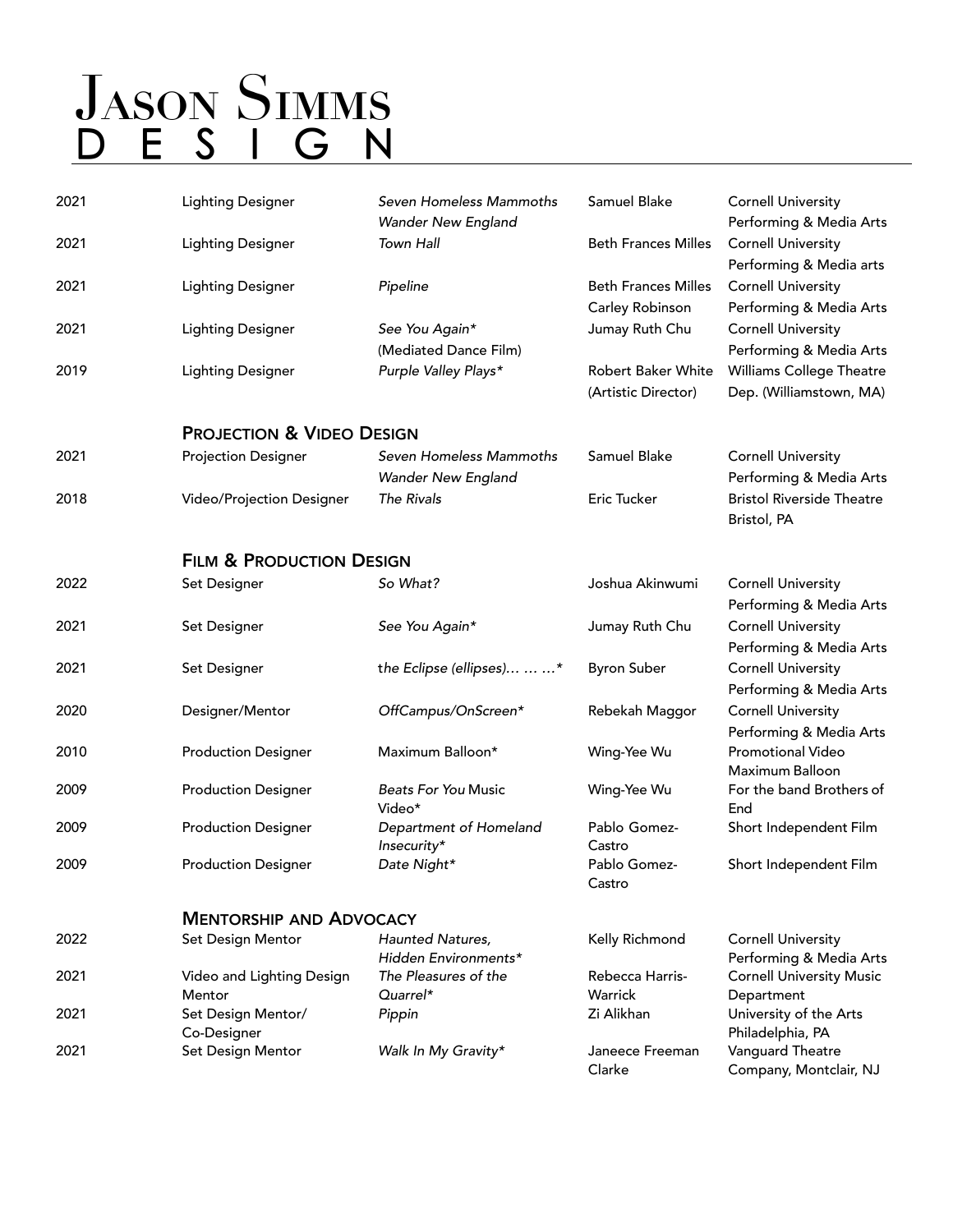| 2018 & 2019     | Set Designer/Mentor                                                                                                                                                                          | Purple Valley Plays*                                                                                                                                                                                                      | Various | <b>Williams College</b><br>Williamstown, MA                                                                    |  |
|-----------------|----------------------------------------------------------------------------------------------------------------------------------------------------------------------------------------------|---------------------------------------------------------------------------------------------------------------------------------------------------------------------------------------------------------------------------|---------|----------------------------------------------------------------------------------------------------------------|--|
|                 | *Indicates World Premier Project                                                                                                                                                             |                                                                                                                                                                                                                           |         |                                                                                                                |  |
|                 | <b>OTHER DESIGN WORK</b>                                                                                                                                                                     |                                                                                                                                                                                                                           |         |                                                                                                                |  |
| Current<br>2009 | children's theater performers and children                                                                                                                                                   | Amphitheater stage design for the Bronx Zoo children's theater. Worked with existing staff to comply with<br>design standards and existing design elements in addition to creating a versatile performance playground for |         | 1991, an immersive narrative experience incorporating Digital Technologies including video and Virtual Reality |  |
|                 | <b>EDUCATOR EXPERIENCE</b>                                                                                                                                                                   |                                                                                                                                                                                                                           |         |                                                                                                                |  |
| Current         |                                                                                                                                                                                              | Assistant Professor of Design, Department of Performing & Media Arts, Cornell University                                                                                                                                  |         |                                                                                                                |  |
| 2021            |                                                                                                                                                                                              | Guest Artist and Mentor, University of the Arts, Ira Brind School of Theatre, Philadelphia, PA                                                                                                                            |         |                                                                                                                |  |
| 2018-2020       |                                                                                                                                                                                              | Adjunct Faculty, Montclair State University, Theater Department, Montclair, NJ, Drafting, Model                                                                                                                           |         |                                                                                                                |  |
|                 | Building, and Introduction to Design                                                                                                                                                         |                                                                                                                                                                                                                           |         |                                                                                                                |  |
| 2019            | <b>Lighting Design</b>                                                                                                                                                                       | Visiting Adjunct Faculty & Mentor, Fall 2019 Semester, Williams College, Dept. of Theatre and Dance, Set and                                                                                                              |         |                                                                                                                |  |
| 2018            | <b>Lighting Design</b>                                                                                                                                                                       |                                                                                                                                                                                                                           |         | Visiting Lecturer & Design Mentor, Spring 2018 Semester, Williams College, Dept. of Theatre and Dance, Set and |  |
| 2018            |                                                                                                                                                                                              | Guest Artist, University of the Arts, Ira Brind School of Theatre, Philadelphia, PA                                                                                                                                       |         |                                                                                                                |  |
| 2017            |                                                                                                                                                                                              | Adjunct Faculty, Fordham University, Theater Department, Period and Style (Co-taught with Mattie Ullrich)                                                                                                                 |         |                                                                                                                |  |
| 2015            |                                                                                                                                                                                              | Guest Speaker, University of Utah, Theater Department, Salt Lake City                                                                                                                                                     |         |                                                                                                                |  |
| 2015            | Guest Artist at the Professional Performing Art School, and Waterwell, NYC<br>Guest Artist at The Juilliard School: Designed productions in both the Drama Division and Vocal Arts Division, |                                                                                                                                                                                                                           |         |                                                                                                                |  |
| 2013-2019       |                                                                                                                                                                                              | Also acted as guest speaker for Drama Division Students                                                                                                                                                                   |         |                                                                                                                |  |
| 2012            |                                                                                                                                                                                              | Areas of guidance included paint, props, and set dressing.                                                                                                                                                                |         | Guest artist at Hunter College, Theater Department: worked with students in hands-on execution of set design.  |  |
| 2012            | execution of set designs for thesis projects.                                                                                                                                                | Guest artist at New School for Drama, Graduate Theater Department: worked with student directors in                                                                                                                       |         |                                                                                                                |  |
| 2010-2014       |                                                                                                                                                                                              | Areas of guidance included design, paint, props, and set dressing.                                                                                                                                                        |         | Guest artist at Ursinus College, Theater Department: worked with students in hands-on execution of set design. |  |
| 2011            |                                                                                                                                                                                              | Guest artist at Yale University, Yale Dramatic Association: worked with students to execute set design for<br>Sweeney Todd, position included teaching a master class in design                                           |         |                                                                                                                |  |
| 2011            | recent graduates.                                                                                                                                                                            | Guest Speaker at Cornish College of the Arts, discussed graduate school, design process, life lessons for                                                                                                                 |         |                                                                                                                |  |
| 2006-2009       |                                                                                                                                                                                              | Graduate Assistantship, NYU, Tisch School of the Arts. Led undergraduate student crews in areas of paint,<br>props, and carpentry. Advised undergraduate design students on practicum                                     |         |                                                                                                                |  |
| 2000-2001       |                                                                                                                                                                                              | Teaching Assistant to beginning Drama Class, Carson High School, Carson City, NV                                                                                                                                          |         |                                                                                                                |  |
| 1999-2000       |                                                                                                                                                                                              | Director and teacher of elementary drama program for grades K-8 for Carson City Recreational Department,<br>Carson City, NV; developed curriculum and presented final performance with about 100 children.                |         |                                                                                                                |  |
|                 | <b>SERVICE</b>                                                                                                                                                                               |                                                                                                                                                                                                                           |         |                                                                                                                |  |
| Current         |                                                                                                                                                                                              | Committee Co-Chair, The Programming and Curriculum Committee, Cornell Performing & Media Arts                                                                                                                             |         |                                                                                                                |  |
| 2020-2021       |                                                                                                                                                                                              | Committee member, The Performance and Events Committee, Cornell Performing & Media Arts                                                                                                                                   |         |                                                                                                                |  |
| 2020            |                                                                                                                                                                                              | Juror for the USITT Prague Quadrennial exhibition competition                                                                                                                                                             |         |                                                                                                                |  |
| 2020            |                                                                                                                                                                                              | Virtual Master Class Speaker for Carson City Youth Theatre, Carson City, NV                                                                                                                                               |         |                                                                                                                |  |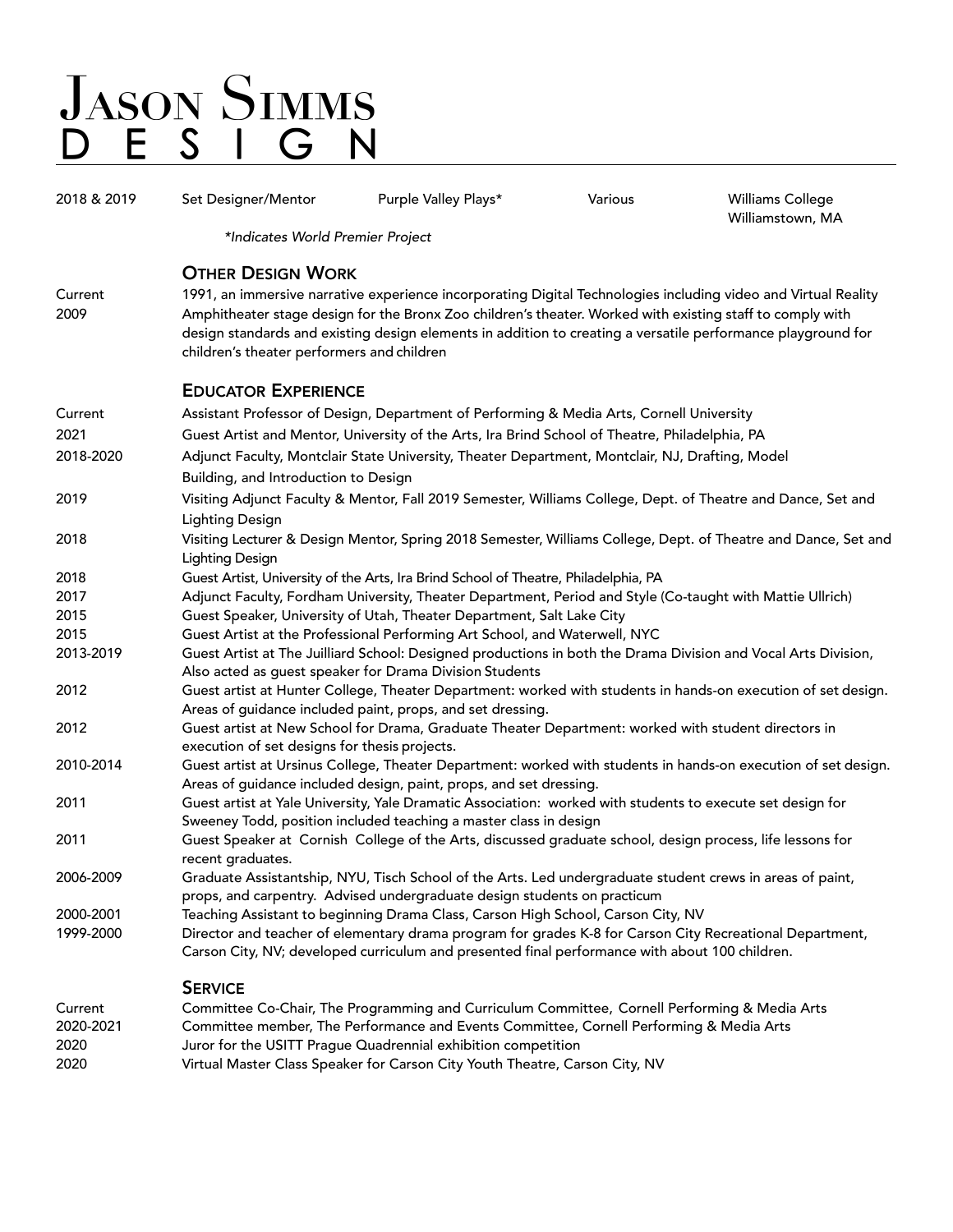#### AWARDS, NOMINATIONS, HONORS

| 2021 | Arthur C. And Molly Phelps Bean Faculty Fellowship; 1991, A Virtual Reality Documentary             |
|------|-----------------------------------------------------------------------------------------------------|
| 2020 | Cornell Council for the Arts Faculty Grant; The Bubble                                              |
| 2018 | Best Scenic Designer for a Musical, The Berkshire Record; Hair                                      |
| 2017 | Henry Hewes (American Theatre Wing) Award nomination for Set Design; Hamlet                         |
| 2016 | Barrymore nomination for Outstanding Set Design; Disgraced                                          |
| 2015 | Barrymore nomination for Outstanding Set Design; Ragtime                                            |
| 2015 | Barrymore nomination for Outstanding Set Design; Lost in Yonkers                                    |
| 2014 | Henry Hewes (American Theatre Wing) Award nomination for Set Design; the food was terrible          |
| 2014 | Broadway World Regional Connecticut Awards nomination for Set Design; The Hound of the Baskervilles |
| 2013 | <b>Clubbed Thumber Affiliated Artist</b>                                                            |
| 2012 | USITT Rising Star Award Recipient                                                                   |
|      |                                                                                                     |

#### IMPACT THROUGH PREMIER PLAY PUBLICATIONS

Joshua Conkel, *MilkMilkLemonade*, 2010, Playscripts, Inc. Samuel D. Hunter, *A Bright New Boise*, 2012, Samuel French Chad Beckim, *After, 2012*, Samuel French Joe Gilford, *Finks*, 2013, Dramatist Play Services Alena Smith, *The Bad Guys*, 2013, Dramatist Play Services Samuel D. Hunter, *The Whale*, 2014, Samuel French Sarah Ruhl, *Dear Elizabeth; A Play in Letters from Elizabeth Bishop to Robert Lowell and Back Again*, Morgan Gould & Erin Salvi, *The Downtown Anthology: 6 Hit Plays from New York's Downtown Theaters* (anthology), Playscripts, Inc. (Jen Silverman, Phoebe in Winter) Sarah Ruhl & Todd Almond, *Melancholy Play: A Chamber Musical*, 2015, Samuel French Samuel D. Hunter, *The Healing*, 2017, Samuel French Julia Jarcho, *Minor Theater: Three Plays*, 2017, 53rd State Press Frank Basloe, *Please Continue*, 2019, Dramatist Play Services Chiara Atik, *Five Times in One Night*, 2020, Dramatist Play Services Maria Striar & Michael Bulger, *Unusual Stories, Unusually Told: 7 Contemporary American Plays from Clubbed Thumb* (anthology), 2021, Methuen Drama, Bloomsbury (Kate E. Ryan, Dot)

#### **EDUCATION**

2006-2009 New York University, Tisch School of the Arts, Master of Fine Arts in Set Design 2001-2005 Cornish College of the Arts, Seattle, Washington, Bachelor of Fine Arts in Set and Costume Design (magna cum laude)

#### OTHER APPLICABLE AREAS OF EXPERIENCE AND SKILLS

Puppetry, Design for Media; Fine arts including painting, sculpting, & drawing; Art and architectural history and research, Vectorworks, Photoshop, Unity, and other technological design aids

*Member of United Scenic Artists, Local 829 since 2010.*